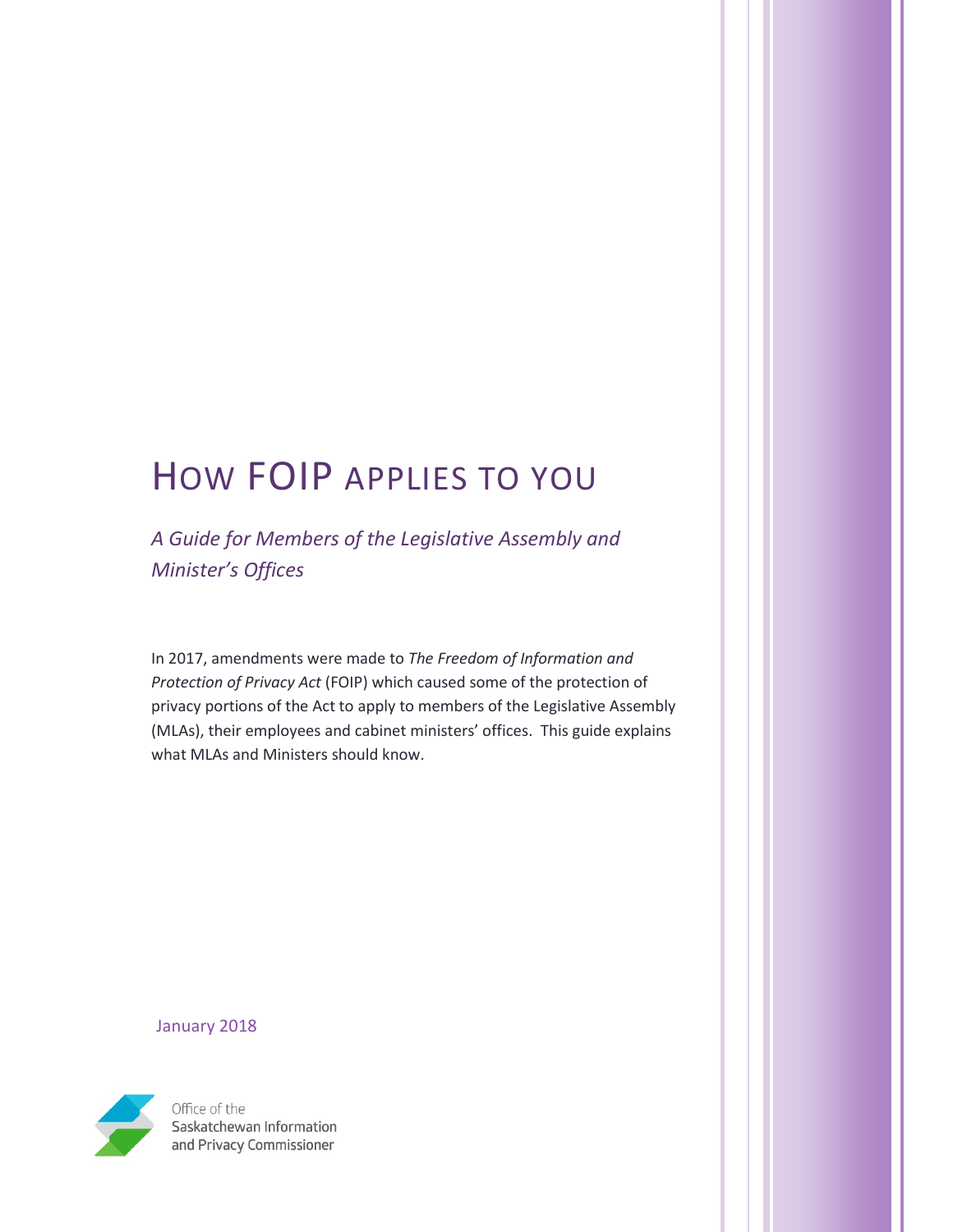# How FOIP applies to you

#### *A Guide for Members of the Legislative Assembly and Minister's Offices*

Amendments made to *The Freedom of Information and Protection of Privacy Act* (FOIP) effective January 1, 2018 caused members of the Legislative Assembly (MLAs) and their employees and members of Executive Council (Ministers) and their offices subject to Part IV of FOIP. As a result the offices of MLAs and Ministers must take steps to protect personal information.

This guide will assist MLA's, Minister's and their employees to ensure they are compliant with FOIP.

## WHAT PARTS OF FOIP APPLY?

Note: MLA's and Minister's offices are referred to as a government institution in FOIP. When referring to MLAs and/or Ministers and their employees, the term "office" will be used in this document.

The access to information portions of FOIP do not apply to offices.

Subsections 3(3) and (4) of FOIP provide as follows:

(3) Subject to the regulations, the following sections apply, with any necessary modification, to offices of members of the Assembly and their employees as if the members and their offices were government institutions:

- (a) sections 24 to 30;
- (b) section 33.

(4) Subject to the regulations, the following sections apply, with any necessary modification, to offices of members of the Executive Council and their employees as if the members and their offices were part of the government institution for which the member of the Executive Council serves as the head:

- (a) sections 24 and 24.1;
- (b) sections 25 to 30;
- (c) section 33.

The majority of Part IV of FOIP – Protection of Privacy – applies to offices. However, individuals do not have a right to access personal information or request corrections to personal information.

Minister's offices are not subject to section 24.2 of FOIP which deals with information management service providers (IMSPs) while this section does apply to MLA offices.

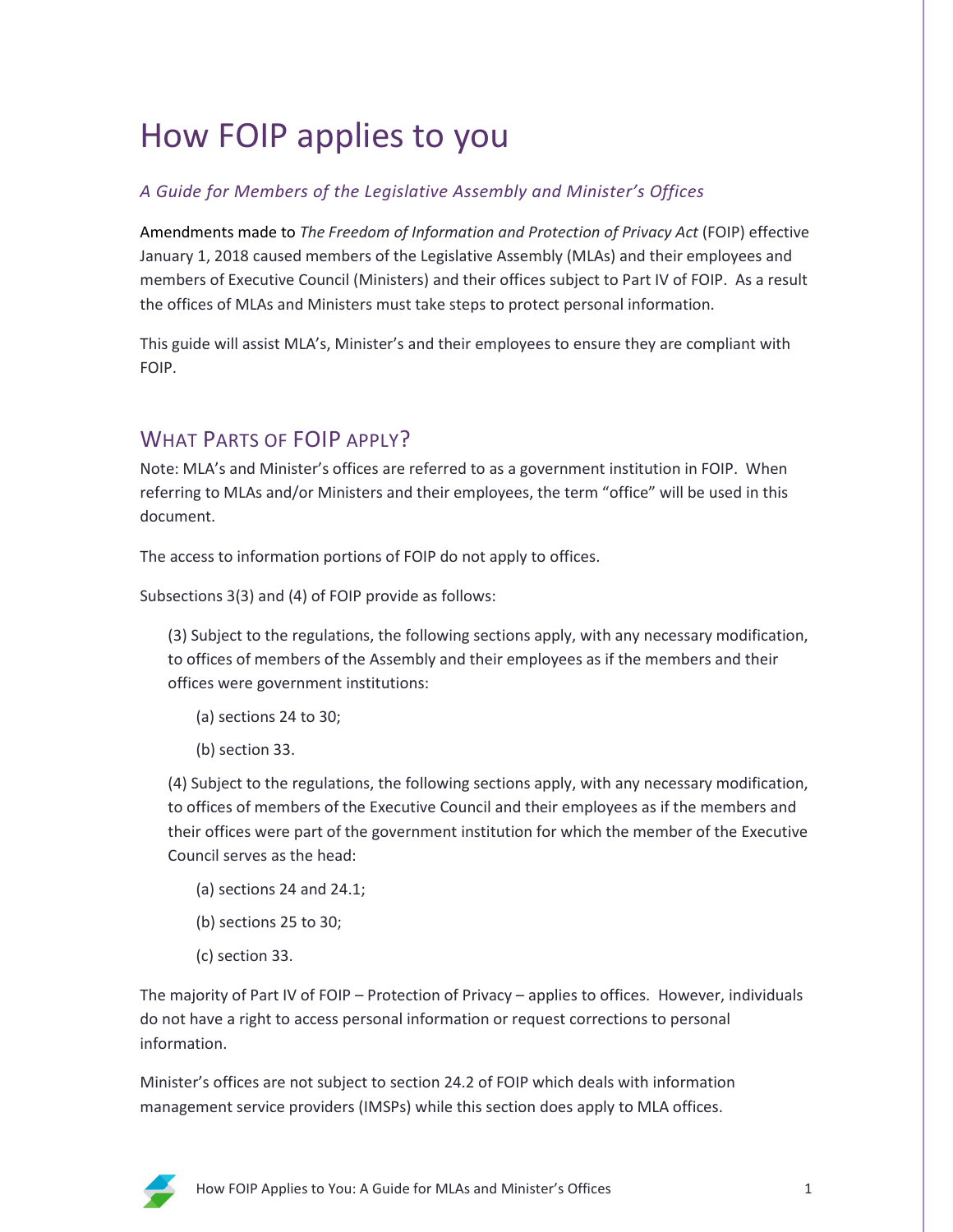# HOW DO I PROTECT PERSONAL INFORMATION? (THE DUTY TO PROTECT)

Sections 25 to 30 of FOIP and its Regulations provide the rules on when offices should collect, use and disclose personal information. Any collections, uses or disclosures unauthorized by FOIP would be a privacy breach. Additionally, section 24.1 of FOIP imposes a duty on offices to protect personal information. It requires that these offices have administrative, technical and physical safeguards in place to protect personal information.

Administrative safeguards are controls that focus on internal organizations, policies, procedures and maintenance of security measures that protect personal information. Examples include written policies and procedures, annual training for employees, confidentiality agreements, agreements with IMSPs, auditing programs, records retention and destruction schedules and access restrictions.

Technical Safeguards are the technology and the policy and procedures for its use that protect personal information and control access to it. Examples include separate user identifications, passwords, firewalls, identification and authentication controls, virus scanners and audit capabilities in digital systems.

Physical Safeguards are physical measures, policies, and procedures to protect personal information and related buildings and equipment, from unauthorized intrusion and natural and environmental hazards. Examples include locked filing cabinets, offices and storage rooms, alarm systems and clean desk approaches.

Section 24.1(a) of FOIP indicates that an office must protect the integrity, accuracy and confidentiality of the personal information in its possession or under its control;

Integrity refers to the condition of information being whole or complete; not modified, deleted or corrupted.

Confidentiality implies a trust relationship between the person supplying information and the individual or organization collecting or using it.

Section 24.1(b) of FOIP indicates that an office must protect against any reasonably anticipated:

- threat or hazard to the security or integrity of the personal information in its possession or under its control;
- loss of the personal information in its possession or under its control; or
- unauthorized access to or use, disclosure or modification of the personal information in its possession or under its control;

Threat means a sign or cause of possible harm.

Hazard means a risk, peril or danger.

Security means a condition of safety or freedom from fear or danger.

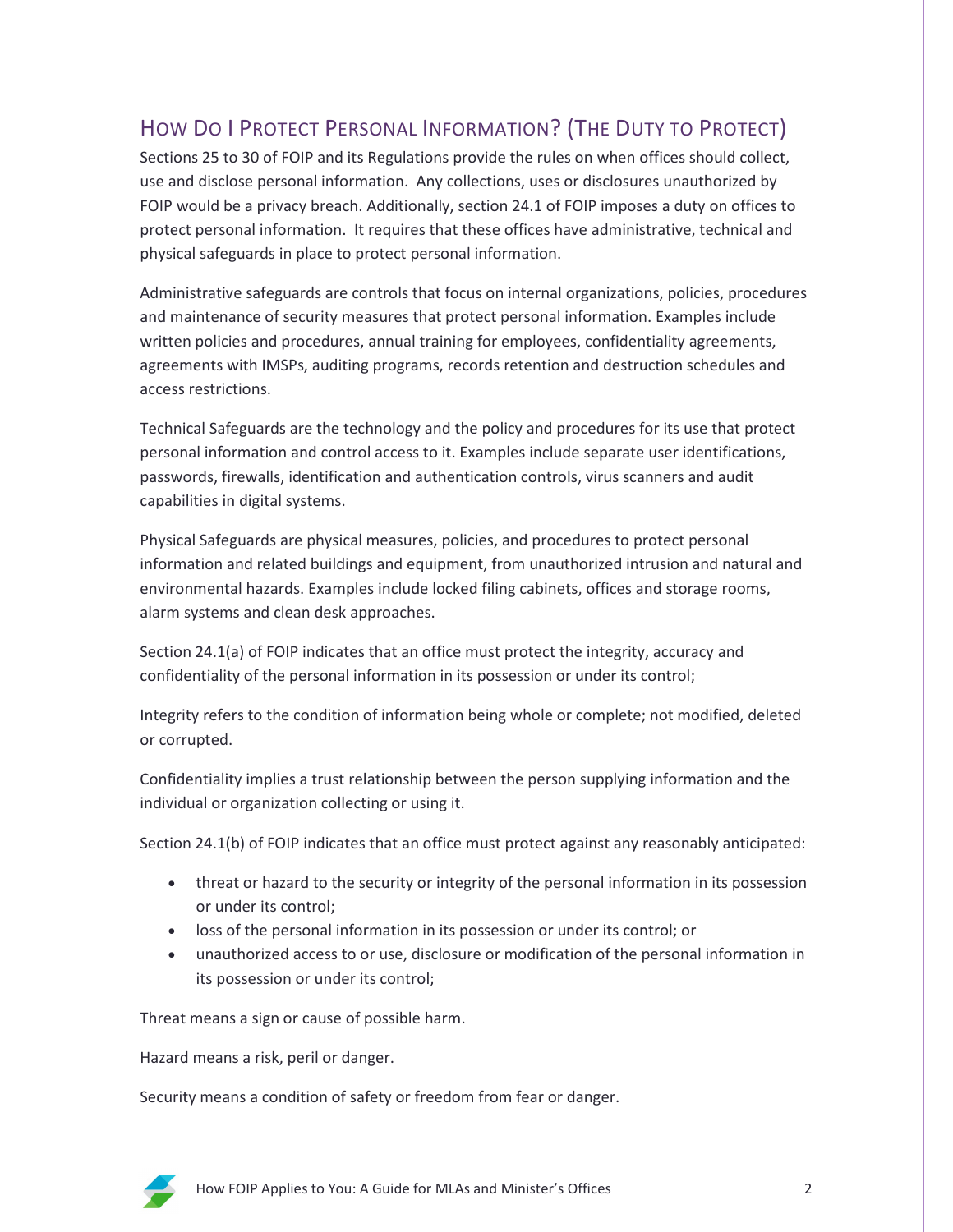Unauthorized access occurs when individuals have access to personal information that they do not need-to-know, either by accident or on purpose. This would also qualify as either an unauthorized use or unauthorized disclosure.

A need-to-know is the principle that an office should only collect, use or disclose personal information needed for the purposes of the mandated service. Personal information should only be available to those employees in an organization that have a legitimate need-to-know that information for the purpose of delivering their mandated services.

An unauthorized collection occurs when personal information is collected, acquired, received or obtained by any means for purposes that are not allowed under sections 25, 26, 27, 28 or 29(2) of FOIP.

Unauthorized use refers to the use of personal information for a purpose that is not authorized under sections 27, 28 or 29(2) of FOIP.

Unauthorized disclosure refers to the act of revealing, showing, providing copies, selling, giving, or relaying the content of personal information in ways that are not permitted under sections, 29 or 30 of FOIP.

Section 24.1(c) of FOIP indicates that an office should have education programs in place for their employees which addresses the MLA's or Minister's office's duties under FOIP safeguards the office has established, the need-to-know and consequences for violating FOIP. The IPC has indicated that annual training is best practice.

See more information on safeguards, see the Considerations about Certain Safeguards section at the end of this document.

## WHAT HAPPENS IF THERE IS A BREACH OF PRIVACY?

Once a privacy breach occurs, it is nearly impossible to undo it. The focus of dealing with a privacy breach should be retrieving the personal information (if applicable), notifying affected individuals and preventing future breaches.

Consult the IPC resource *[Privacy Breach Guidelines for Government Institutions and Local](https://oipc.sk.ca/assets/privacy-breach-guidelines-for-government-institutions-and-local-authorities.pdf)  [Authorities](https://oipc.sk.ca/assets/privacy-breach-guidelines-for-government-institutions-and-local-authorities.pdf)* for information on what to do if there is a privacy breach.

## WHAT IS MY PURPOSE FOR COLLECTING PERSONAL INFORMATION?

Constituents and organizations consult MLAs and Minsters on problems and issues they have with government and/or the health system. In that process of asking for guidance, they may provide documents or give verbal information which contains considerable sensitive personal information or personal health information.

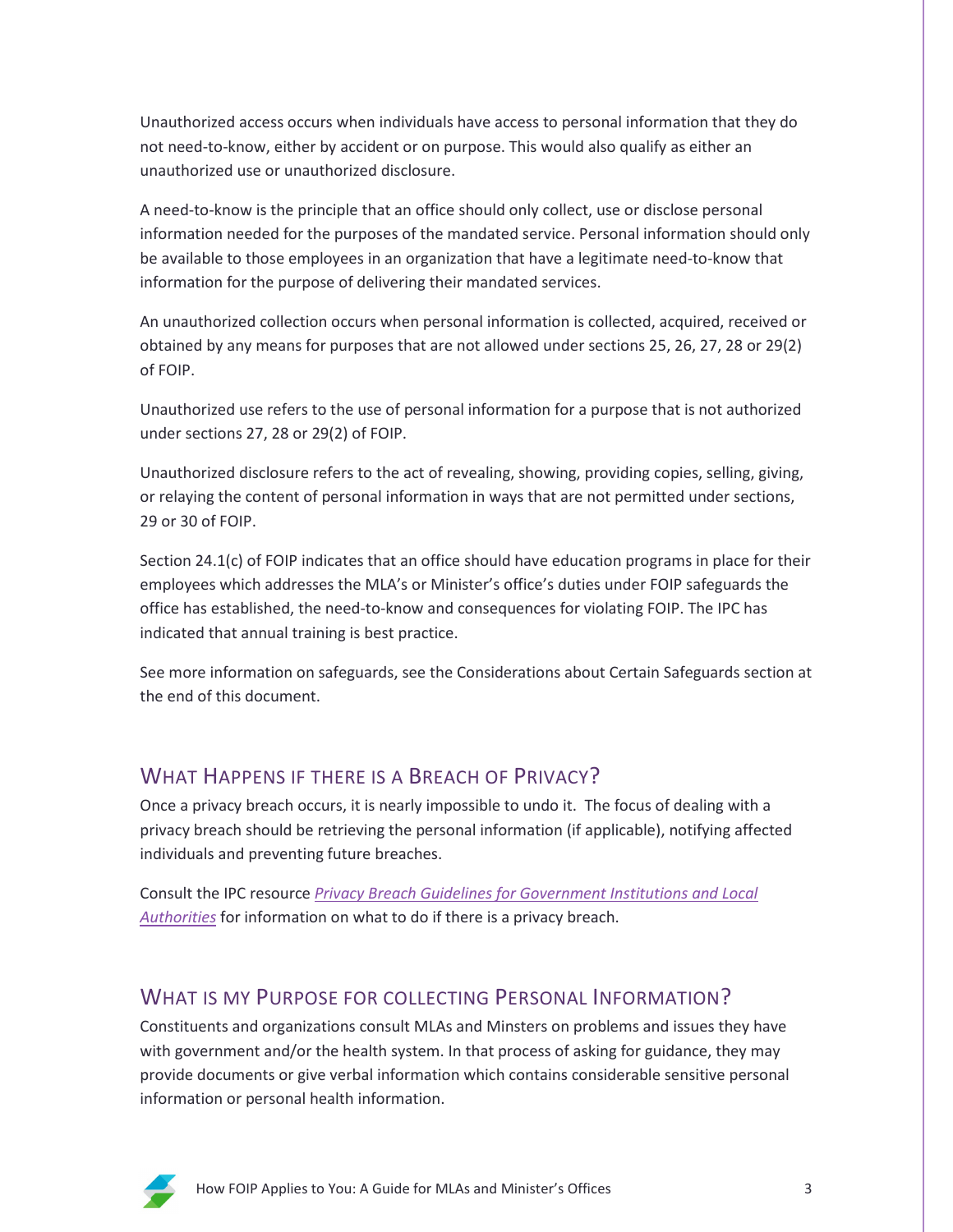Before collecting any personal information the office should pause and assess the purpose for collecting this information and whether this information is necessary for such a purpose. The collection should be in line with sections 25, 26 and 27 of FOIP. Offices should refrain from collecting more personal information or personal health information than is necessary to fulfill the identified purpose.

In particular, consider documents that you may not need to collect such as tax returns, doctor's reports, financial statements, laboratory tests and non-relevant correspondence.

## AM I ABLE TO USE OR DISCLOSE PERSONAL INFORMATION?

Offices should consider future uses and disclosures of the personal information at the time of collection.

Uses might include tracking issues in the constituency office or the party, using contact information for constituency news letters or holiday greetings, etc.

Disclosures might include discussing the personal information matter with other organizations in an attempt to find resolution of a complaint, discussing a matter in the Legislature or in the media, etc.

It is best practice to obtain written consent from the individual before any collections, uses or disclosures of personal information occur. If consent is not obtained, collections, uses and disclosures of personal information must be authorized by sections 25, 26, 27, 28, 29 or 30 of FOIP.

# SPECIFIC SCENARIOS AND HOW FOIP APPLIES

## Scenario 1

A family, who has just moved to Saskatchewan, calls to inquire how to obtain a health services card. The constituency assistant connects them with eHealth Saskatchewan. The only personal information collected was the mother's name and contact information. She is satisfied with the help she has received and requires nothing further. Can her contact information be added to the MLA's personal holiday card list?

The collection and use must be authorized by sections 25, 26, 27 of FOIP. Otherwise, the constituency assistant should obtain informed consent from the mother.

# Scenario 2

A constituent calls with a complaint about a certain government program. He describes the many steps he has taken to resolve his issue to no avail. The MLA agrees to contact the program

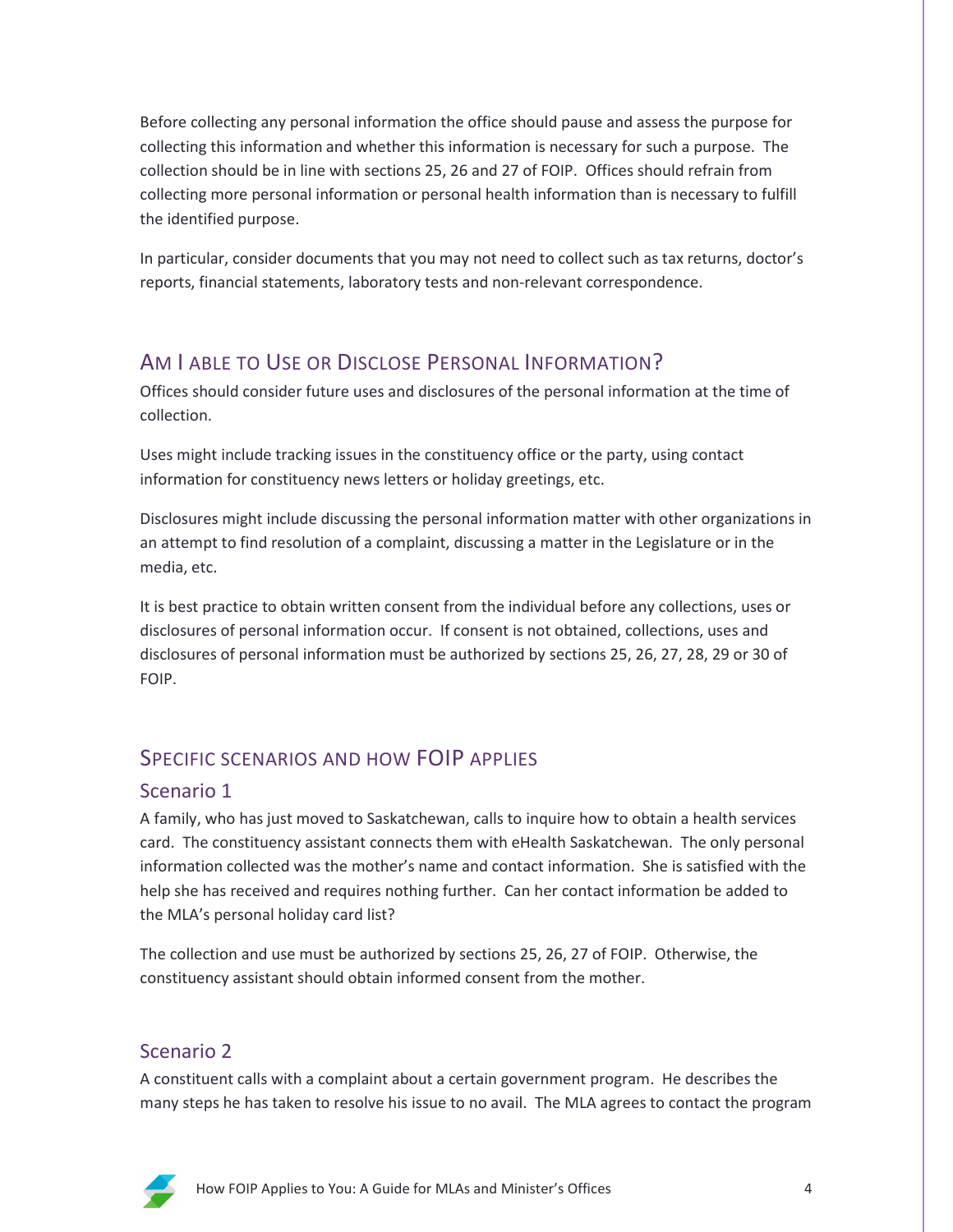on the constituent's behalf. When the MLA contacts the program, she is referred to a different, but related government program for additional information.

Section 29(2)(a) of FOIP allows the MLA to disclose information, without consent to the government program for the purpose for which the information was obtained or compiled by the MLA or for a use that is consistent with that purpose. The MLA can also collect information for these reasons. Acquiring specific consent is still best practice.

#### Scenario 3

A constituent calls an MLA to inform him/her that a high school student in the community has raised a large sum of money for a great cause. The MLA wants to make a member's statement in the legislature, congratulating the teen.

Section 26 of FOIP requires that personal information be collected, where reasonably practicable, directly from the individual except in specific circumstances listed in the section. The MLA should contact the teen or the parents/guardians to collect the information. Consent for the disclosure of the information in the legislature should also be obtained.

#### Scenario 4

A woman dies as a result of a perceived failure of the health system. The son of the woman contacts an MLA with his concerns about the health system. The son is not the woman's personal representative. The personal representative is the woman's daughter who feels that the woman would have wanted to keep the details of her death private. Should the MLA collect the information?

The information being collected is that of the deceased woman. She is unable to consent to the collection, use and disclosure of her personal health information. Pursuant to section 59 of FOIP, the woman's rights can be exercised by her personal representative but only if the exercise of the right or power relates to the administration of the individual's estate. Otherwise, the collection, use or disclosure must be authorized by sections 25, 26, 27, 28, 29 or 30 of FOIP.

# WHAT ARE BEST PRACTICES FOR OBTAINING CONSENT FOR THE COLLECTION, USE AND DISCLOSURE OF PERSONAL INFORMATION?

When the office speaks with a citizen, have the citizen consent to your collecting, using and/or disclosing information and keep a record of that consent on your file (either hardcopy or electronic). It is best if consent is given in writing, but email or verbal consent is also acceptable. MLAs should ensure consent provided verbally is properly documented and retained.

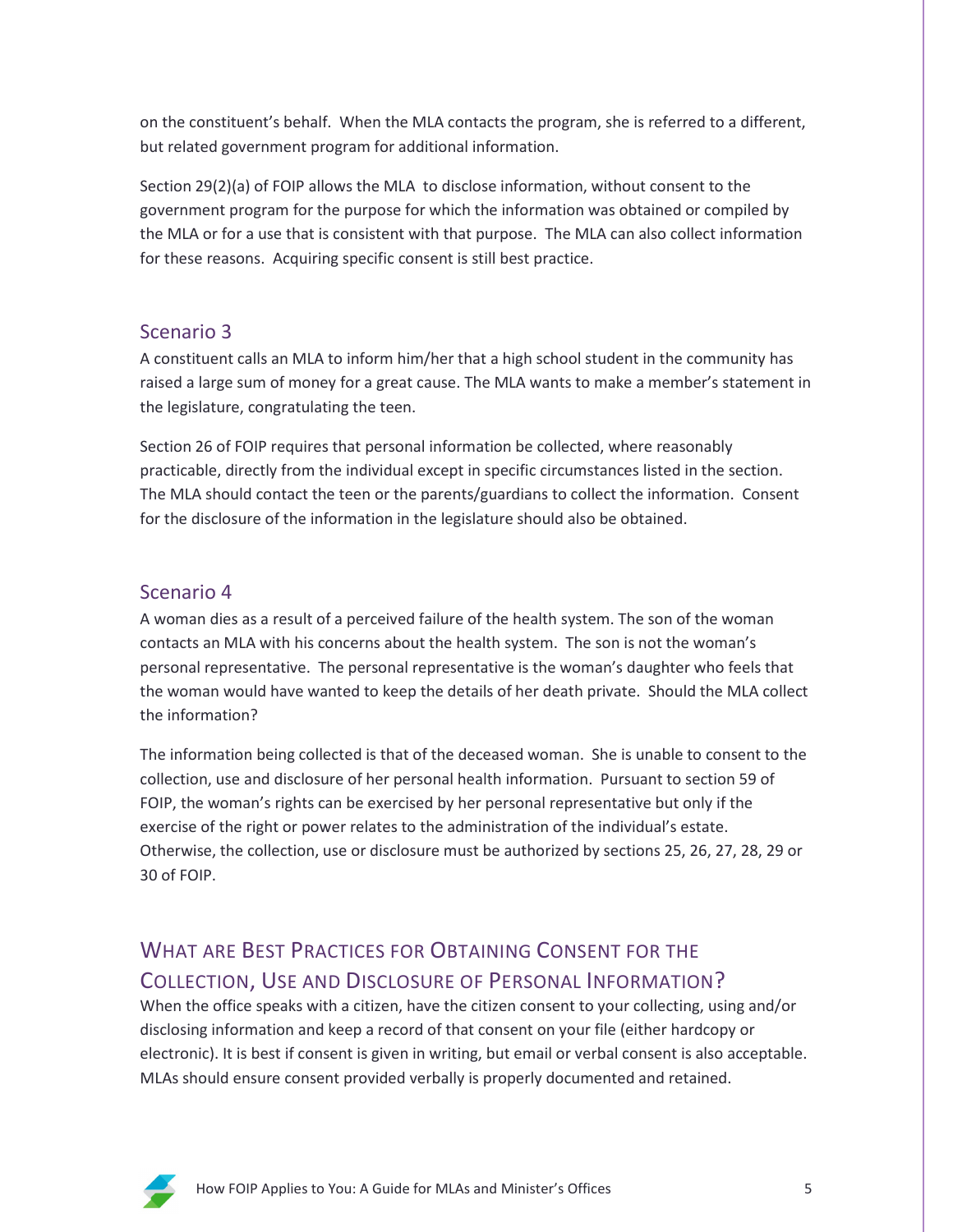In FOIP consent is sometimes required for the collection, use or disclosure of personal information.

Where consent is required, section 18 of the FOIP Regulations requires that the consent:

- must relate to the purpose for which the information is required;
- must be informed;
- must be given voluntarily; and
- must not be obtained through misrepresentation, fraud or coercion.

The statutes also provide that:

- a consent may be given that is effective for a limited period.
- consent may be express or implied unless otherwise provided.
- an express consent need not be in writing.

See section 18 of the FOIP Regulations.

For more information about informed consent, please refer to the IPC resource *[Best Practices](https://oipc.sk.ca/assets/best-practices-for-gathering-informed-consent.pdf)  [for Gathering Informed Consent & the Content of Consent Forms](https://oipc.sk.ca/assets/best-practices-for-gathering-informed-consent.pdf)*.

See also our sample *[Consent Form](https://oipc.sk.ca/assets/mla-consent-form.pdf)* for use by Members of the Legislative Assembly.

## CONSIDERATIONS ABOUT CERTAIN SAFEGUARDS

#### Storage of Personal Information

Offices that collect personal information have a duty to ensure it is stored securely. Information provided to offices will be stored in two types of media:

- Hard copy: physical representations of data, such as paper. This includes, among other things, notes, memos, messages, correspondence, transaction records and reports.
- Electronic copy: information stored on electronic media, such as computer hard drives, copier and printer hard drives, removable solid drives including memory, disks and USB flash drives, mobile phones and magnetic tapes.

Personal information, either hard copy or electronic, should be stored in a manner that restricts access to this information. Only employees that need the information to perform their job, also known as need-to-know, should have access to the personal information. Offices should also ensure personal information are stored either in locked cabinets or saved in a secure network drive. Records should not be stored in personal devices, home filing cabinets, or other personal storage.

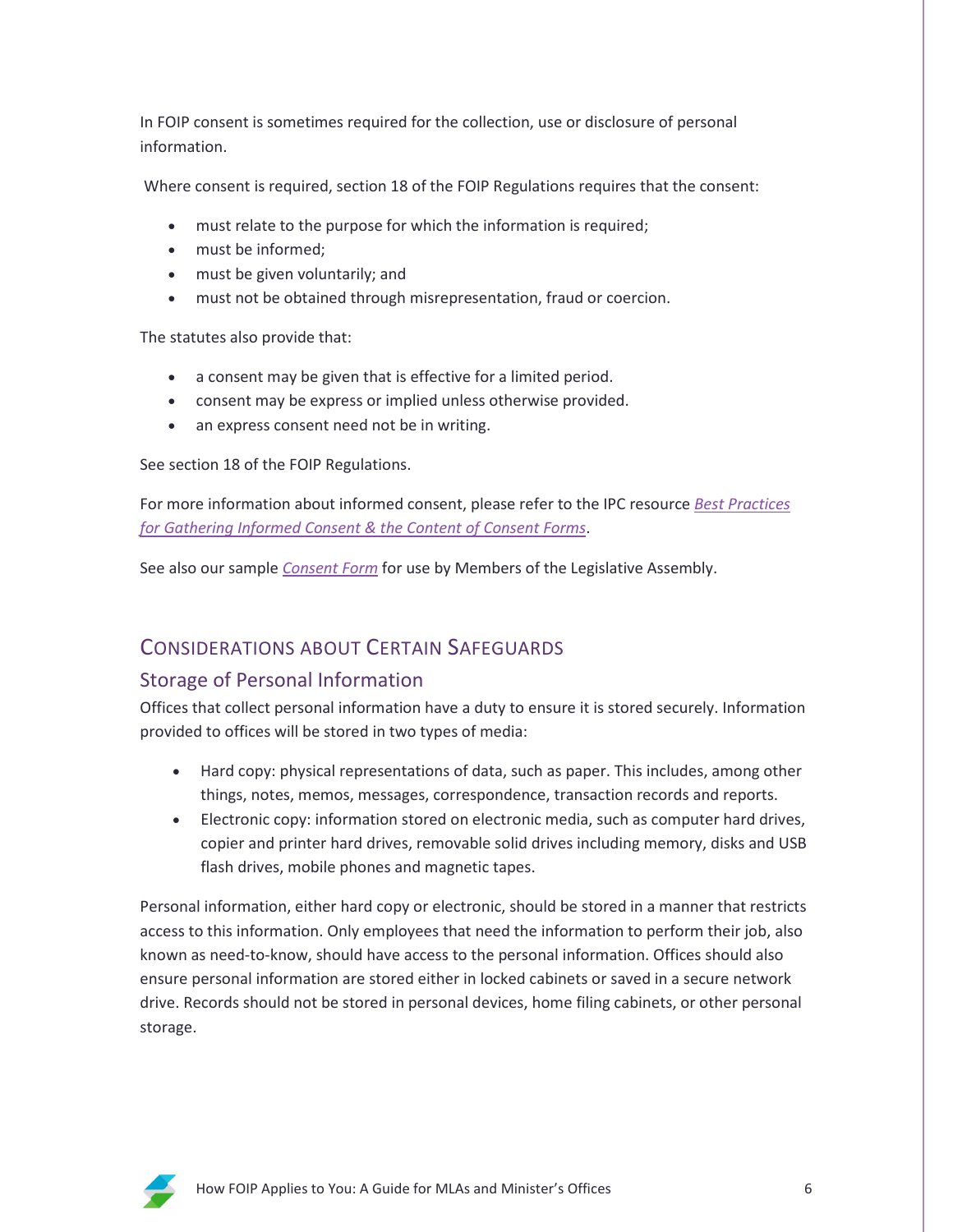## Retention of Personal Information

MLAs that are also serving as cabinet ministers, will handle two types of records: ministerial records and private records. *The Archives and Public Records Management Act* defines ministerial records as:

A record created or received by a minister of the Government of Saskatchewan that relates to the office of that minister and to the administration of the public affairs of Saskatchewan, but does not include:

(a) record that is of a personal or political nature; or

(b) record that pertains to constituency business;

*The Archives and Public Records Management Regulations*, provide further guidance on the definition of ministerial record at subsection 3(1):

3(1) For the purposes of the definition of "ministerial record" in section 2 of the Act and in these regulations, "a record created or received by a minister of the Government of Saskatchewan that relates to the office of that minister and to the administration of the public affairs of Saskatchewan" includes:

(a) a record of internal deliberations involving a minister of the Government of Saskatchewan and his or her staff on matters directly relating to that minister's portfolio or any previous portfolio of that minister;

(b) a communication between ministers of the Government of Saskatchewan on matters relating to the portfolio of the minister who is categorizing the record;

(c) a copy of a record from the ministry over which the minister of the Government of Saskatchewan presides that provides information or context for an item or issue being dealt with by that minister;

(d) a communication on a matter directly relating to the portfolio of a minister of the Government of Saskatchewan with persons outside the Government of Saskatchewan;

(e) a record concerning any administrative matter respecting the portfolio or office of a minister of the Government of Saskatchewan;

(f) a record relating to the activities of a minister of the Government of Saskatchewan as a member of the Executive Council and its committees if that minister has made notes on the record or marked the record in any manner;

(g) a record that expresses viewpoints of a minister of the Government of Saskatchewan on any Government-related issue, whether or not that issue is directly related to that minister's portfolio.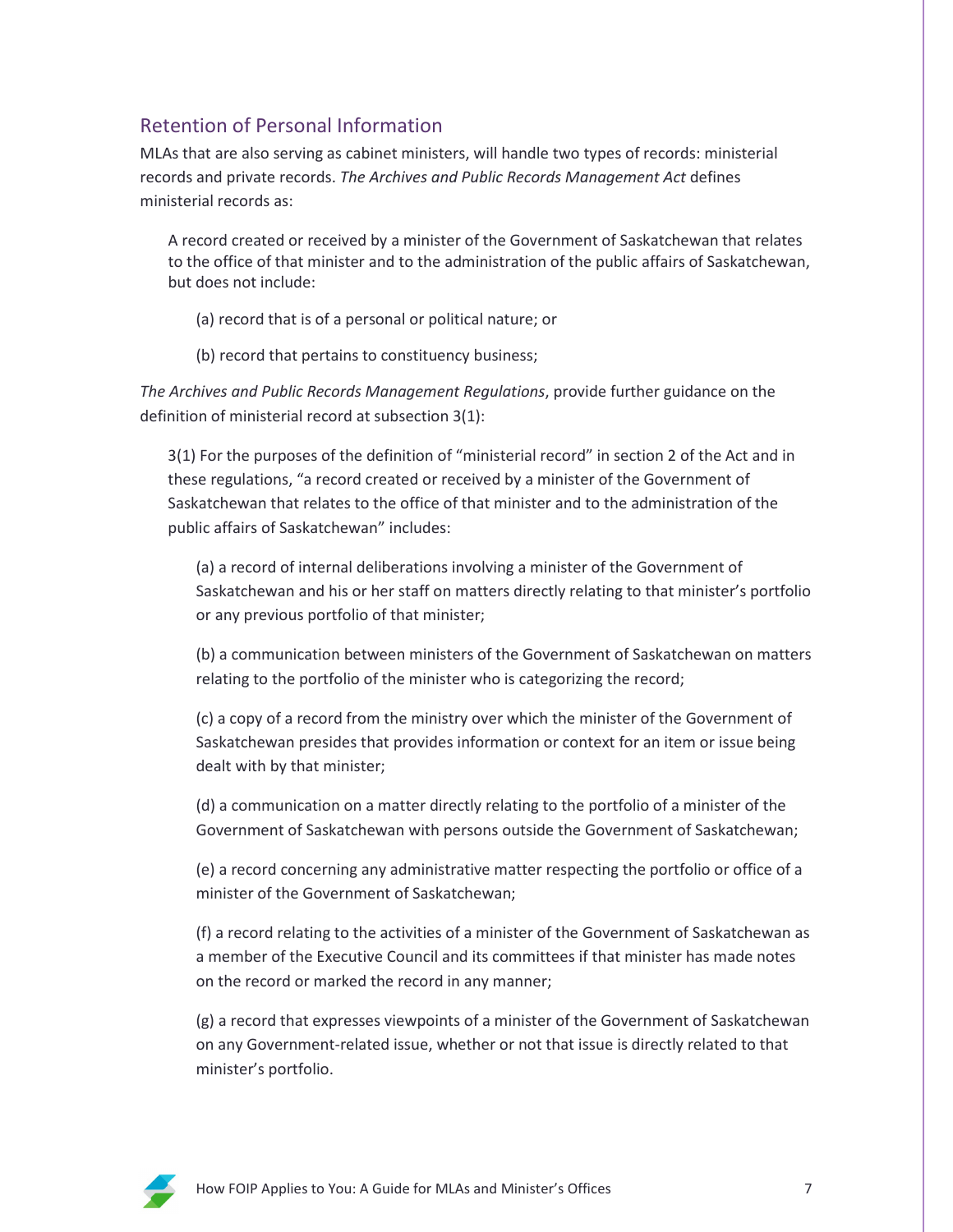*The Archives and Public Records Management Act* defines ministerial records as public records. As such, these records will need to be retained and transferred to the Provincial Archives of Saskatchewan based on the statutory requirements provided in that Act.

Unlike ministerial records, there are no statutory requirements for MLAs to transfer private records to the Provincial Archives of Saskatchewan, such as records relating to constituency business, as they are considered private records and are not subject to *The Archives and Public Records Management Act*. Therefore, these records may be disposed of based on internal records management policies and procedures developed by the MLA's office. As part of this process, however, MLAs should consider the transfer of records of historical value to the Provincial Archives of Saskatchewan through a private records agreement.

It is crucial that in-house records management protocols be established to ensure that ministerial records are organized, maintained and stored separately from records defined as private. Ministerial records are managed in accordance with the Ministerial Records Schedule #480, approved by the Public Records Committee in 2012. For a copy of the schedule or further guidance on managing ministerial records, MLAs should contact the Provincial Archives of Saskatchewan. The introduction to the schedule provides information on managing records in a Minister's Office as well as examples of ministerial records and private records that may assist MLA offices in classifying records.

A list of the examples provided in this resource for private records are reproduced below for your convenience:

In accordance with the preamble to Schedule #480 the following are examples of political and personal records:

**Political records**: records created and maintained by the minister (and his/her aides) relating to participation in elections, party caucus deliberations, party conventions and conferences, fundraising events, and party organization and administration. Typically these types of records would include the following activities:

- Caucus
- Party convention
- Party leadership
- Constituency nomination
- Election campaign records (including publications)

**Personal records:** records created and accumulated by the minister that relate to his/her personal interests and activities and do not relate in any way to his/her official portfolio responsibilities.

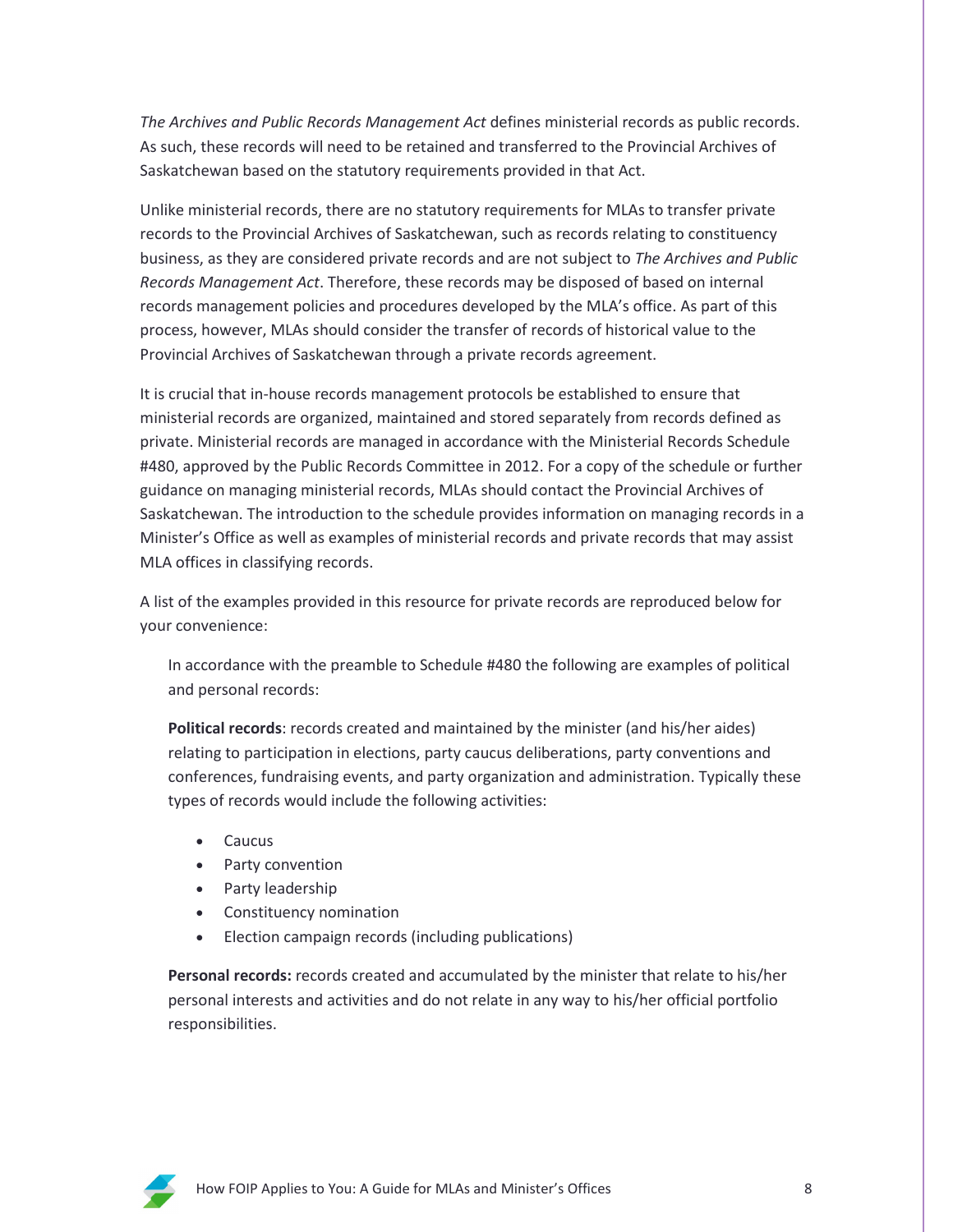In assessing what is the appropriate retention of personal information, MLAs should consider the following points:

- Reviewing the purpose for having collected the personal information in the first place is generally helpful in assessing how long certain personal information should be retained.
- If personal information was used to make a decision about an individual, it should be retained for a reasonable amount of time in the absence of legislative requirements – to allow the individual to access that information in order to understand, and possibly challenge, the basis for the decision (i.e., employment records that hold personal information).
- If retaining personal information any longer would result in a prejudice for the concerned individual, or increase the risk and exposure of potential data breaches, the MLA should consider safely disposing of it.

MLAs no longer running for office, may wish to transfer or share certain open files related to unresolved issues or cases where the constituent or organization is now represented by another MLA. If there are records of a sensitive nature or containing personal information, the MLA should get written consent from the individual before transferring the records.

MLAs need to make informed choices about how long to keep personal information and when and how to dispose of it. MLAs may find it necessary to retain constituency employee personal information longer than sensitive personal information from a citizen who has a complaint or issue. The capacity and desirability to retain massive amounts of personal information indefinitely increases the risks and consequences of a potential data breach.

Once the purpose for which the information was being collected has been fulfilled, the personal information should be disposed of, unless otherwise required to be retained by law.

When performing ministerial duties, our office strongly encourages MLAs to use the Government of Saskatchewan email system that is supported by the Ministry of Central Services. Questions about security and records management arise if and when MLAs use nongovernment email accounts to do government-related activities. The Ministry of Central Services has the mandate, resources, and expertise to support and manage the Government of Saskatchewan email system, including ensuring the security of email accounts.

When MLAs are performing their constituency work, it is also encouraged that those emails are only sent from their MLA issued email address. This is to allow a clear division between ministerial records and private records for records management purposes.

While we encourage that emails be sent and received from the appropriately designated account, should an MLA receive information in their MLA office or MLA email address records created or received may qualify as ministerial records. Ministers should ensure records are classified based on the nature of the record.

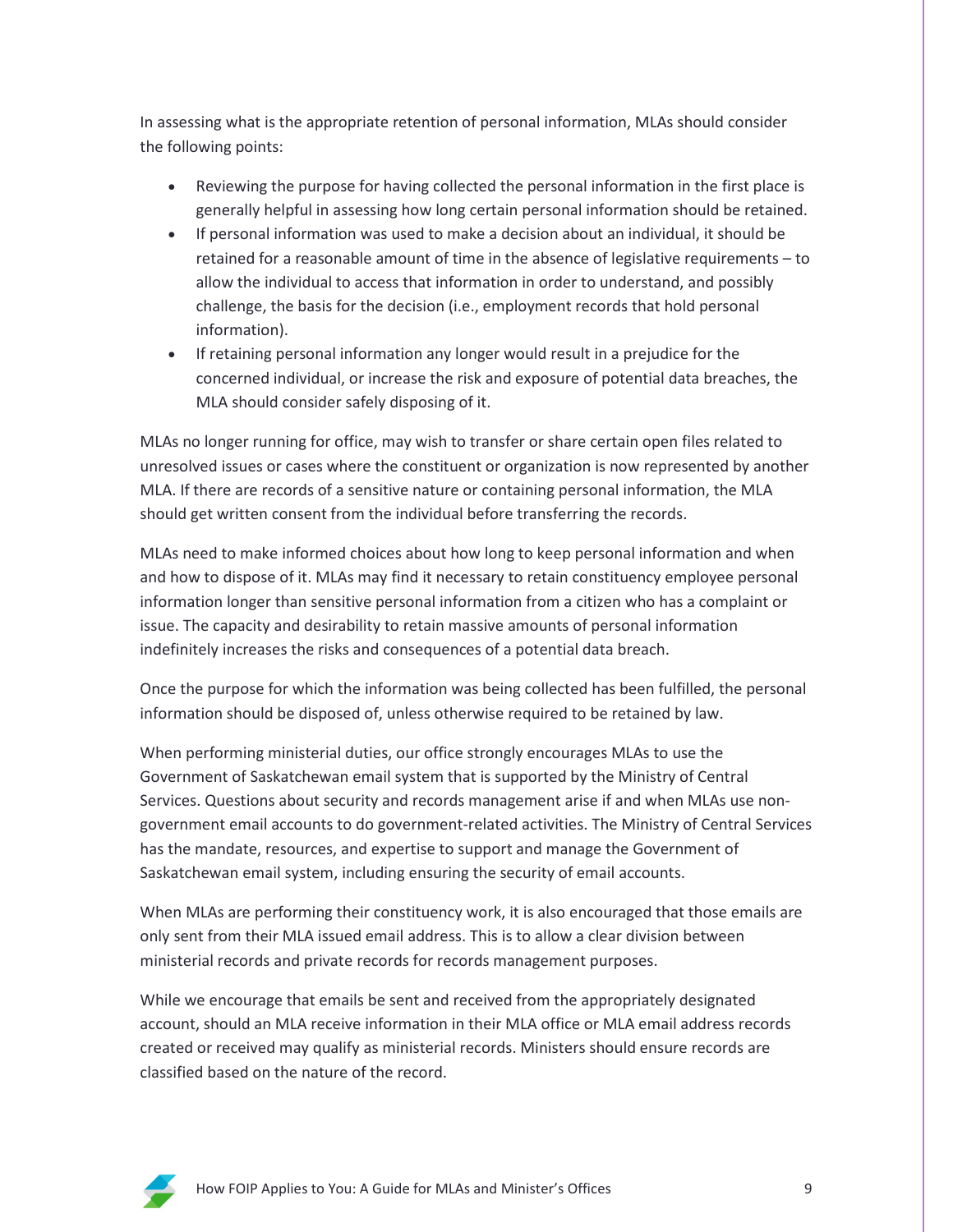MLAs should also refrain from using personal email accounts for ministerial or constituency work. Any emails sent from a personal email account relating to ministerial or constituency matters will still need to be classified and retained appropriately.

## Securely disposing of personal information/personal health information

MLAs that have determined personal information is no longer needed to be retained based on requirements in *The Archives and Public Records Management Act* and/or established in-house records management protocols, the information must be disposed of in a secure manner.

There are a number of commonly accepted ways to properly dispose of personal information depending on the form in which it is being stored. The goal is to irreversibly destroy the media which contains personal information so that this information cannot be reconstructed or recovered in any way. When going through the process of disposal, MLAs should also destroy all associated copies and backup files.

There are several ways in which personal information can be securely destroyed or removed by completely destroying the media, whether hard or electronic copy. It is a way to ensure that the information stored on it can never be recovered. This can be accomplished using a variety of methods including disintegration, incineration, pulverizing, shredding using a cross-shed shredder and melting.

## Use of third parties to dispose of personal information

MLAs should assess the risks and benefits of destroying personal information on-site or off-site. If MLAs do not have appropriate tools to safely destroy sensitive information on-site, it may consider the services of a third-party contractor. In some cases, the sheer volume of the personal information to be disposed of can tip the balance towards using companies specialized in data destruction.

When considering using a third party to dispose of personal information MLAs should take into account the sensitive nature of the information and take steps to manage the risks accordingly.

MLAs should ensure that the third party contractor has verifiable credentials and can guarantee both a secure transfer of records from the MLAs office to their own destruction facility, and a secure destruction method that matches the media and information sensitivity.

If MLAs decide to contract out, it should keep in mind that he/she remains responsible for the information to be disposed of. Best practices when dealing with third parties include:

- Requiring a written contract with the contractor,
- Privacy protection clauses in the contract to ensure the third party provides a level of protection that you are comfortable with; and,;
- Monitoring and auditing clauses to ensure track record and quality control.